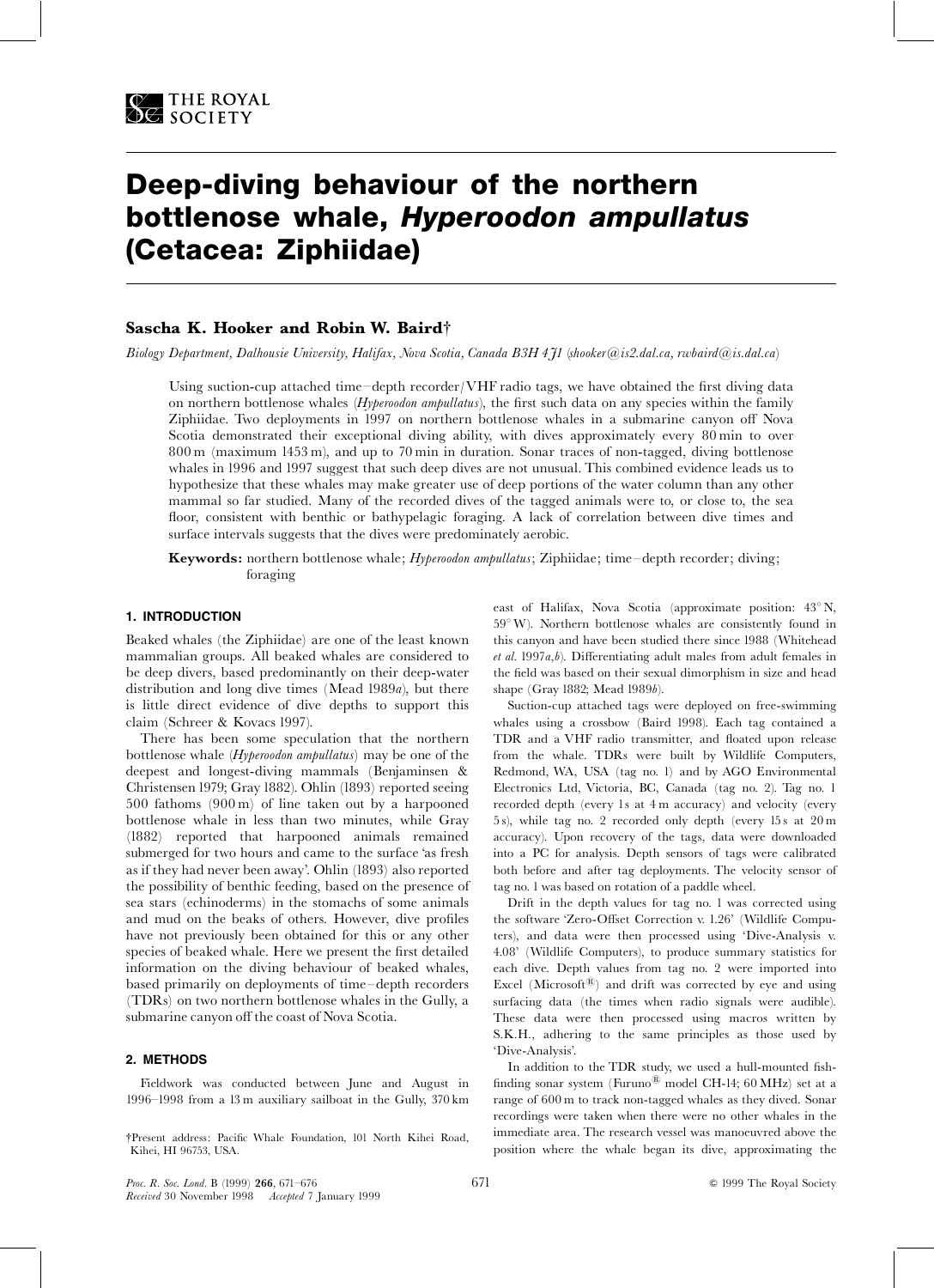whale's speed and heading. When speed and direction were judged correctly, an echo from the whale was received on the sonar, usually within a minute of the whale having left the surface. Once this was achieved, we would attempt to maintain the echo on screen during the whale's descent by observing changes in the sonar image and consequently manoeuvring the boat in that direction. When we lost the echo on screen, a still photograph was taken to record the trace. These photographs were later digitized (CalComp Drawing Board $\overline{T}^{\tilde{M}}$ ) and the differences in depth and time between the start and end positions of the dive descent were used to calculate the descent rate of the whale.

One possible error affecting the measurement of dive depths using this method was caused by the  $15^{\circ}$  vertical beam width. This could cause an image to be displayed when the whale was at  $7.5^{\circ}$  off the vertical plane, i.e. not directly under the research vessel. The maximum error incurred by this is  $((1 - \cos 7.5^{\circ})/\cos 7.5) = 0.9\%$  (cf. Papastavrou *et al.* 1989). Depth values could therefore be slightly underestimated in some cases, resulting in a maximum of 0.8% underestimation in descent rate.

#### 3. RESULTS

Attempts to deploy the tags were made 84 times during 30 days between 1996 and 1998, with five successful tag attachments. Tags were recovered in three of these attachments and the data from two were successfully downloaded. The deployment in 1996 of a 500 m TDR (rated for less than the diving capacity of these whales) resulted in TDR failure, and VHF transmitter failure was probably responsible for one or both of the losses at sea in 1998. The first successful data recovery was from a tag (no. 1) deployed at 15.41 on 9 July 1997, on an adult female-sized whale ('individual  $1$ ') in a group of five animals, including one infant and one juvenile-sized whale. Individual 1 was observed with the juvenile and infant during all of its surfacings. The tag fell off after 2 h 33 min during a bout of high-speed swimming, 20 min after two groups joined (a total of eight whales). The second successful data recovery was from a tag (no. 2) deployed at 14.56 on 24 August 1997 on a sub-adult-sized whale ( $'individual$   $2'$ ), in a group of three animals. This tag fell off after 27 h 56 min, at which time individual 2 was in a group of five animals.

A total of 56 sonar recordings were obtained over 20 days during 1996 and 1997. Forty-seven of these contained a trace of a single whale; however, nine showed two whale traces, resulting in a total of 65 traces.

Reactions of the whales to tag deployment appeared to be minimal, generally consisting of a flinch and a fast but shallow dive.Velocity data from individual 1 were high for 2 min after tag deployment (although the same velocity was observed later during apparently normal behaviour), then dropped to levels maintained throughout the majority of the tag attachment (figure 1). In general, bottlenose whales showed no obvious reaction to the research vessel when under power beyond distances of  $15-20$  m, and distances greater than this were maintained for the majority of the tag attachments. There was also no apparent difference in the surface behaviour of whales when the sonar system was transmitting (S. Al-Omari, unpublished data).



Figure 1. Dive and velocity profiles for individual 1. The lower graph shows depth while the upper graph shows relative velocity (uncalibrated) over the same time period.

We considered the whales to be 'diving' when the maximum dive depth was greater than 40 m (corresponding to twice the depth resolution of tag no. 2). Both tagged whales spent similar proportions of their time diving (70 and 62%, respectively, for individuals 1 and 2) and both spent similar proportions of dives at greater than 85% of maximum depth, indicating general consistency in dive shape (figure 2, table 1). Dives fell into two discrete types based on the bimodal distribution of the cumulative time spent in dives of different durations (not shown). A k-means cluster analysis of standardized variables (dive duration, maximum depth, bottom time, ascent and descent rates) also verified these groupings. These two types could generally be considered as `short duration and shallow' and 'long duration and deep' (table 1).

The average depth of dives of individual 2 in the longduration cluster was  $1065 \text{ m}$  ( $n = 22$ , range 493-1453 m), while only one dive of individual  $1$  to  $852 \text{ m}$  was classified in this category (table 1). Using all dives, there was a strong relationship between the maximum depth of a dive and the duration of that dive (Pearson correlations: individual 1,  $r = 0.943$ ,  $p < 0.001$ ; individual 2,  $r = 0.930$ ,  $p<0.001$ ). Dive duration was not significantly correlated with the following surface interval for either whale (Pearson correlations: individual 1,  $r = -0.004$ ,  $p = 0.993$ ; individual 2,  $r = -0.126$ ,  $p = 0.4$ ). Furthermore, even when recovery time is assumed to include all time between deep dives (including time spent on shallow dives), there was no significant relationship (Pearson correlation: individual 2,  $r = 0.134$ ,  $p = 0.572$ ).

Over all of the dives, average descent rates were not significantly different from average ascent rates (paired *t*-test, individual 1,  $p = 0.16$ ; individual 2,  $p = 0.38$ ). However, the long dives of individual 2 had significantly faster descent rates (mean  $1.32 \text{ m s}^{-1}$ ) than ascent rates (mean  $1.11 \text{ m s}^{-1}$ ; paired *t*-test,  $p = 0.026$ , table 1). Descent and ascent rates were found to vary with depth during deep dives  $(>850 \,\mathrm{m}$ , such that descent rates showed a general deceleration with depth (ANOVA,  $p < 0.001$ ), while ascent rates were relatively constant overall but appeared to show a slight (but non-significant) deceleration in the final 250 m before reaching the surface (figure 3). The difference between descent and ascent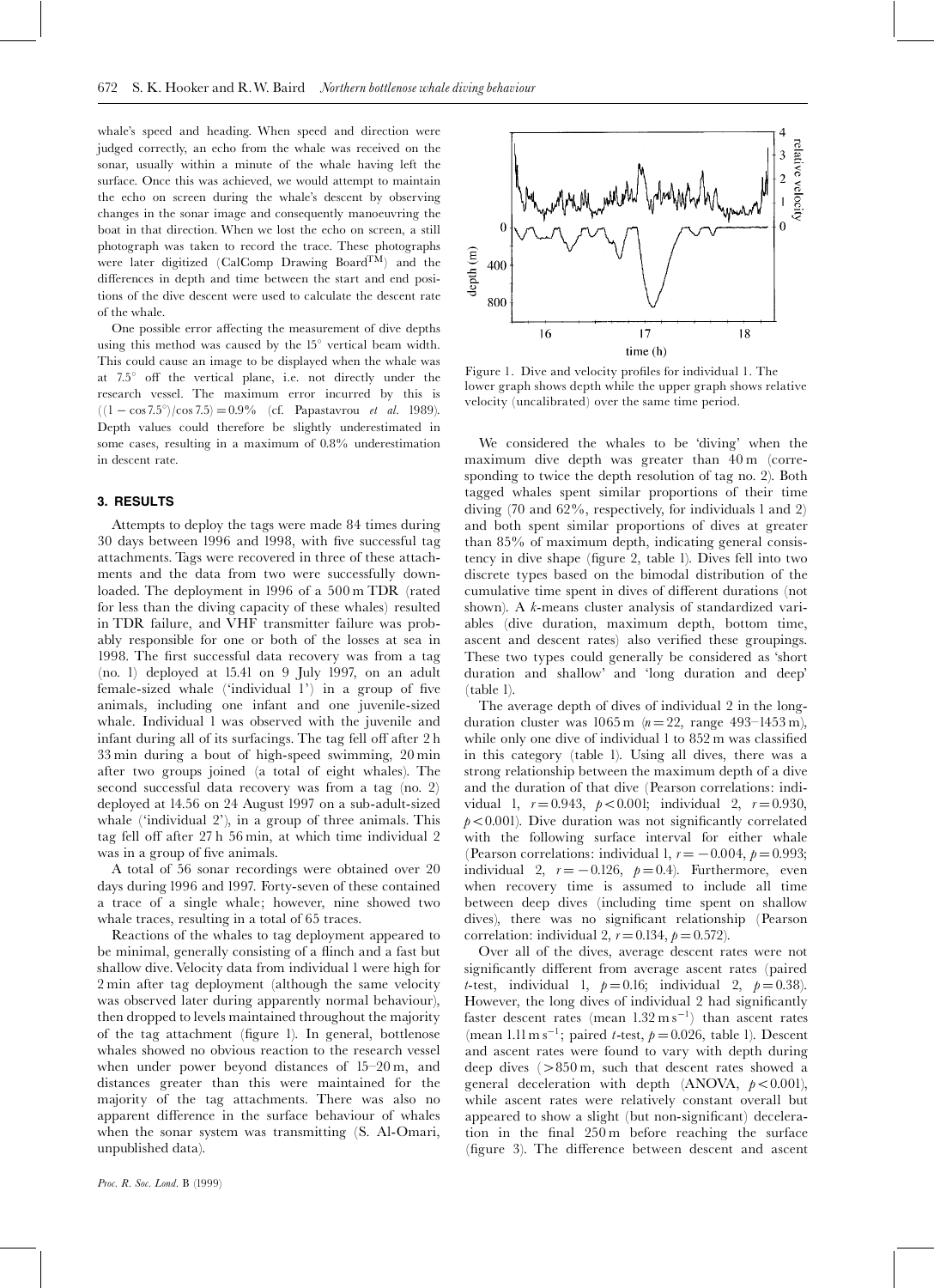

Figure 2. Dive profiles for individual  $1 (2.5 h)$  and individual  $2 (28 h)$  showing regular dives to depths exceeding 800 m. The time-scale is expanded for two sections of the dive profile of individual 2 in order to show dive shape in greater detail (to the same scale as shown in figure 1).

Table 1. Values of dive variables for short- and long-duration dives for each individual (mean (s.d.) and range are shown for all categories except the single deep dive of individual 1, for which the recorded values are shown)

| dive type      | individual     | $\boldsymbol{n}$ | duration<br>(min)                  | maximum<br>depth(m)       | time at depth<br>$>85\%$<br>maximum<br>depth (min) | descent rate<br>$(m s^{-1})$ | ascent rate<br>$(m s^{-1})$     | percentage of<br>dive at $85\%$<br>maximum<br>depth |
|----------------|----------------|------------------|------------------------------------|---------------------------|----------------------------------------------------|------------------------------|---------------------------------|-----------------------------------------------------|
| short, shallow |                |                  | 11.17(3.91)                        | 166(93)                   | 3.16(2.45)                                         | 0.73(0.21)                   | 0.56(0.34)                      | 27.5(14.4)                                          |
|                |                |                  | $6.0 - 16.23$                      | $96 - 332$                | $1.30 - 8.58$                                      | $0.45 - 1.10$                | $0.30 - 1.30$                   | $14.9 - 58.0$                                       |
|                | 2              | 26               | 8.83(3.40)                         | 108(65)                   | 2.77(1.85)                                         | 0.61(0.43)                   | 0.67(0.36)                      | 30.1(13.2)                                          |
|                |                |                  | $1.75 - 15.50$                     | $41 - 257$                | $0.25 - 7.00$                                      | $0.21 - 2.13$                | $0.12 - 1.36$                   | $3.00 - 56.00$                                      |
| long, deep     |                |                  | 29.48                              | 852                       | 7.02                                               | 1.93                         | 0.80                            | 23.8                                                |
|                | $\overline{2}$ | 22               | 36.98 $(9.4)^a$<br>$25.25 - 70.50$ | 1060(273)<br>$493 - 1453$ | 9.72(3.10)<br>$5.00 - 17.00$                       | 1.33(0.32)<br>$0.60 - 1.93$  | $1.11(0.36)^a$<br>$0.46 - 1.78$ | 27.4(10.6)<br>$11.6 - 50.8$                         |

aAlthough there were 22 long-duration dives recorded for individual 2, the last dive has not been included in some calculations, since the tag fell off part way through the dive, while the animal was ascending.

rates was only found to be significant between the initial descent (mean  $1.96 \text{ m s}^{-1}$ ) and the final ascent (mean 1.29 m s<sup>-1</sup>) in the top 250 m (paired *t*-test,  $p = 0.005$ ,  $n = 16$ ; figure 3). Average descent rate and average ascent rate were found to be correlated with the depth of dive (Pearson correlations: individual 2, descent  $r = 0.72$ ,  $p < 0.001$ ,  $n = 48$ , ascent  $r = 0.57$ ,  $p < 0.001$ ,  $n = 47$ ), with a trend for both to increase with increasing dive depth. When this analysis was restricted to deep dives, only descent rate was significantly correlated with depth of the dive (Pearson correlation: individual 2,  $r = 0.431$ ,  $p = 0.045$ ,  $n = 22$ ; neither overall ascent rate nor the final ascent rate (during the final  $250 \text{ m}$ ) showed any correlation with dive depth.

The deepest sonar trace observed was to approximately 550 m, which was almost the limit of the sonar range used (600 m). Although most traces were lost before this

Proc. R. Soc. Lond. B (1999)

depth, no traces were observed to level out (suggesting that these represented the initial descent of deep dives). The sonar dive traces (of greater than 80 m descent) showed a mean descent rate of  $1.87 \text{ m s}^{-1}$  (s.d. 0.35, range 1.12-3.03,  $n = 23$ ). The average start and end depths for these traces were 150 m and 340 m. This is comparable to the descent rates during the same depth range for long deep dives (individual 1: 2.45 m s<sup>-1</sup>; individual 2: mean  $2.04 \text{ m s}^{-1}$ , s.d. 0.75), but is much greater than the descent rates observed for short, shallow dives (figure 4).

Accurate determination of sea-floor depths at locations of tagged whales was problematic, due to steep gradients in bottom depth in the submarine canyon. However, when the research vessel was close to the tagged animals, the maximum bottom depth was approximately 1500 m. Individual 1 was observed to move into shallower waters  $(750 \,\mathrm{m})$  just prior to the tag falling off and thus the final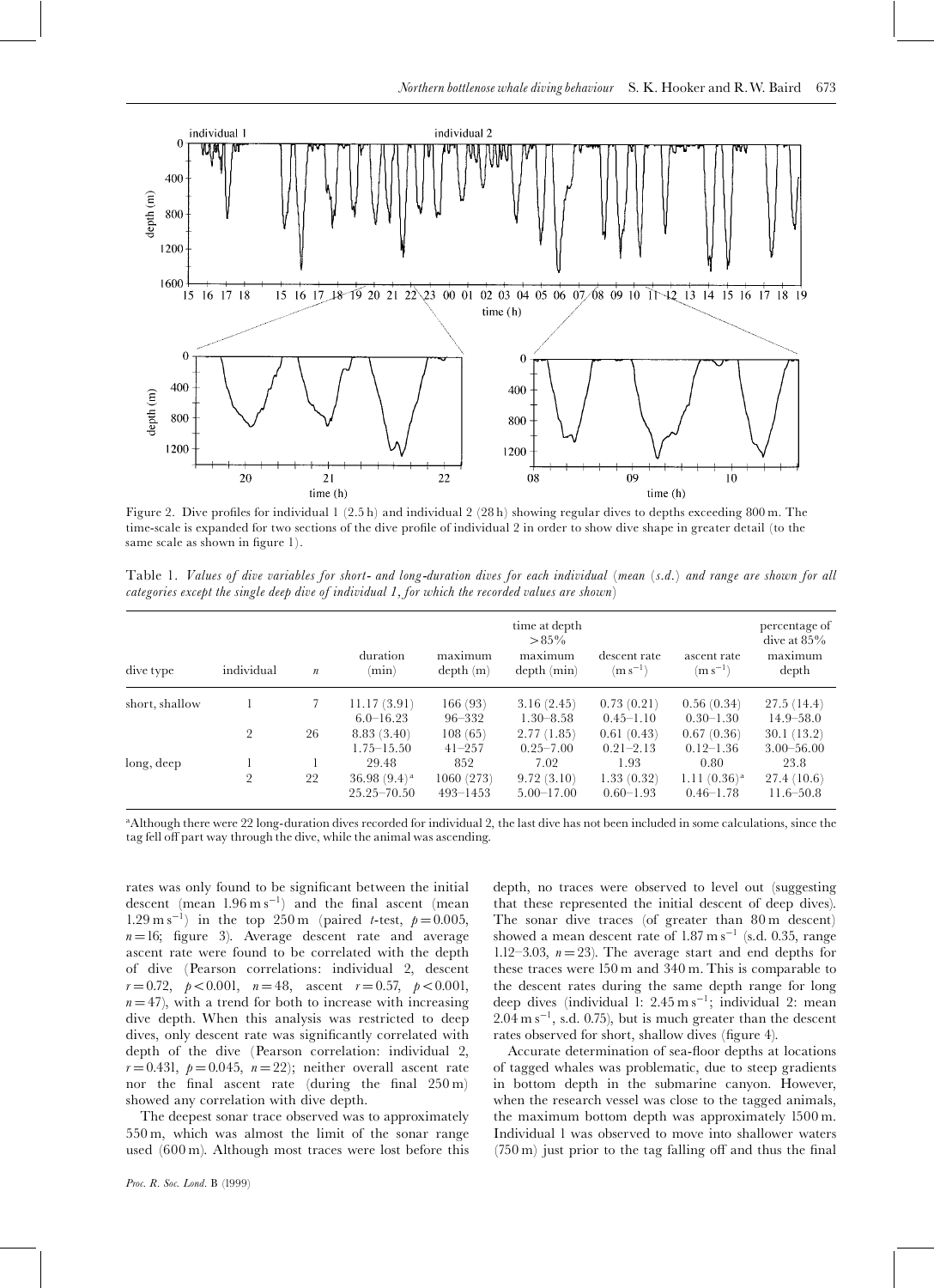

Figure 3. Variation in descent rate (solid line) and ascent rate (broken line) calculated over 200 m depth intervals during deep dives. Average descent and ascent rates  $(\pm s.e.)$  are shown for descents between 50 m and 850 m for dives to greater than 850 m.

dive of 852 m may have been to, or close to, the sea-floor (figure 1). The maximum depth of the canyon between the tag deployment and recovery site for individual 2 was also  $1500 \text{ m}$ . Given the dramatic changes in sea-floor depth changes over short horizontal distances, it seems likely that individual 2 was diving close to, or to, the seafloor for many of the dives recorded (figure 2).

Eleven of the sonar recordings showed more than one trace of a whale within the same recording. Of these, two recordings showed one animal descending while another animal was stationary or moving slowly horizontally just under the water surface, five showed one animal descending and then approximately a minute 'behind' this, a second animal descending. Four of the sonar recordings showed two traces within 20 m or a few seconds of each other at depths of between 150 m and 300 m.

#### 4. DISCUSSION

These results show that bottlenose whales are capable of diving to great depths and that they may do so on a regular basis. Individual 2 dived approximately every 80 min to depths of greater than 800 m and at times as deep as 1450 m; the dives of individual 1 showed a similar profile, with one dive to 852 m during the 153 min deployment (figure 2, table 1). Descent rates calculated from sonar dive traces of non-tagged whales appeared to be more similar to the descent rates of deep dives than those of shallow dives of the tagged animals (figure 4). This provides some support for the hypothesis that such deep diving recorded by the TDRs was not unusual, and that the dive parameters obtained using tag deployments are probably a reasonable representation of the diving behaviour of this species in the Gully region.

Other marine mammals have only occasionally been recorded to dive to similar depths. The deepest depths documented usingTDRs or acoustic transponder tags have been from a northern elephant seal (Mirounga angustirostris) diving to 1500 m (DeLong & Stewart 1991), a southern elephant seal (Mirounga leonina) diving to 1200 m (Hindell et al. 1991), a sperm whale (Physeter macrocephalus) possibly diving to 2000 m (Watkins et al. 1993), and narwhals (Monodon monoceros) on occasion diving to depths greater than 1000 m (Heide-Jorgensen & Dietz 1995). Regardless of these, the maximum depths ever recorded are not good



4

Figure 4. Box-plot comparison of the initial descent rates of dives. Long, deep dives and short, shallow dives are shown for individual 1 and individual 2. This shows that rates recorded for sonar dive traces of non-tagged whales are more comparable to the initial descent rates of deep dives than the descent rates of shallow dives. Box plot shows the median (centre line), the upper and lower quartiles (edges of the box), the range (ends of the bars or symbols); asterisks show outlier further than  $1.5 \times$  interquartile range from either quartile,  $circles$  show outlier further than  $3 \times$  interquartile range from either quartile.

representations of normal diving behaviour, and discussion of routine dive depths is more useful (Kooyman & Ponganis 1997; Schreer & Kovacs 1997). Routine dive depths for these deep-diving species have been reported as 400 $-600$  m for sperm whales (Papastavrou et al. 1989; Watkins et al. 1993), and  $350-700$  m for northern and southern elephant seals (Le Boeuf et al. 1988; DeLong & Stewart 1991; Hindell et al. 1991). The regularity of dives of northern bottlenose whales to depths in excess of 800 m (figure 2) exceeds the recorded frequencies of dives to such depths for other mammals recorded thus far.

The area in which the whales were tagged is a submarine canyon, which varies in depth dramatically over a few kilometres (Hooker et al. 1999). It is likely that the deeper dives recorded were often to, or near to, the sea-floor. The diet of northern bottlenose whales is thought to be primarily the squid Gonatus fabricii (Benjaminsen & Christensen 1979; Clarke & Kristensen 1980; Lick & Piatkowski 1998), although its cogener Gonatus steenstrupi is more likely to be found in the Gully (Kristensen 1981). Mature Gonatus in the North Atlantic live around the sea-floor on continental slopes (Kristensen 1984; Moiseev 1991) and have recently been observed to spawn at depths of approximately 1000 m (Bjorke et al. 1997). Unfortunately the squid biota of the Gully is not well-known, but the dive depths observed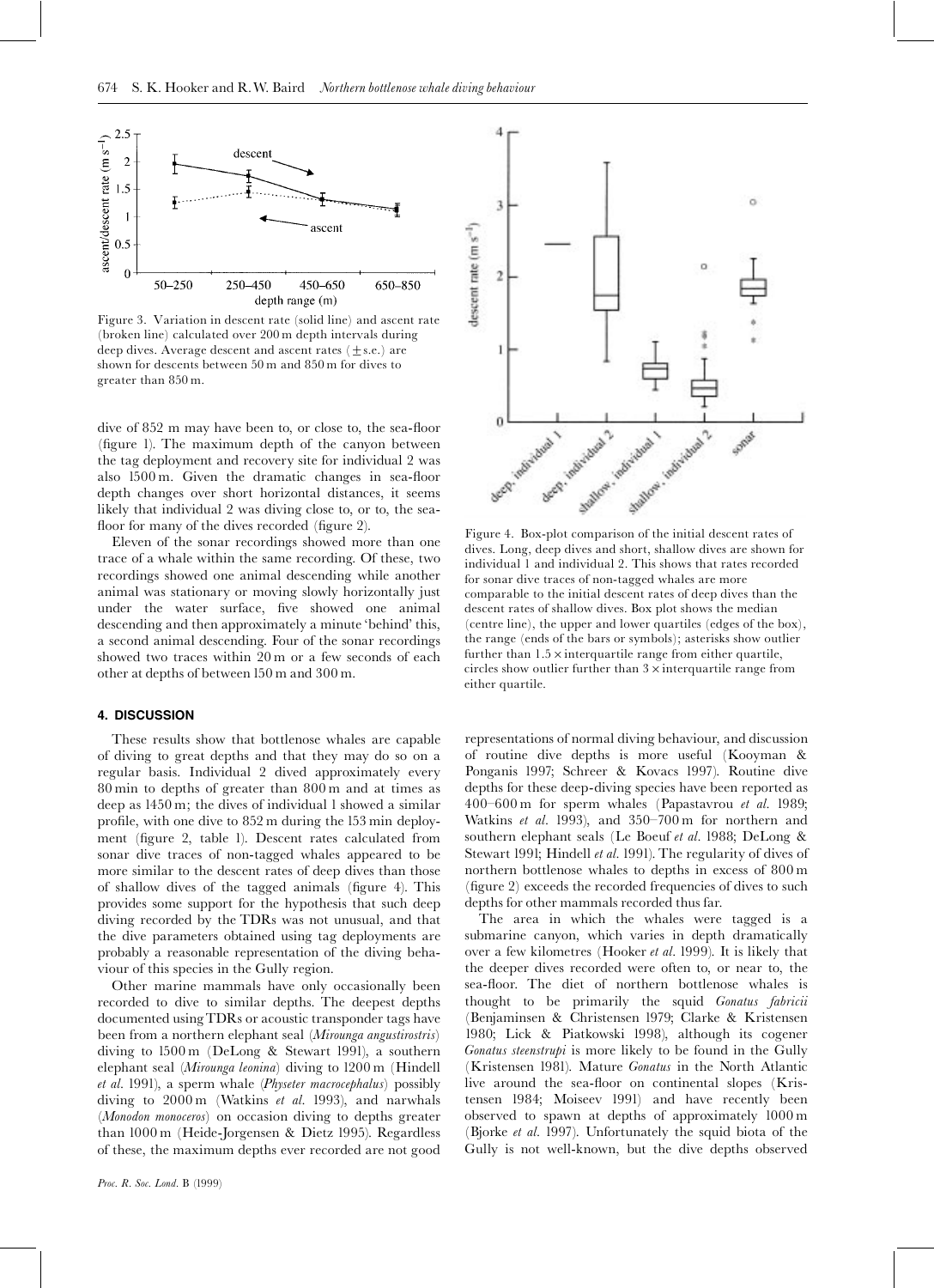here are consistent with what is known of the vertical distribution of the genus *Gonatus*. The lack of any distinct bursts of speed at depth (figure 1) tend to suggest that these whales may forage in a fairly passive manner, consistent with recent suggestions of suction feeding in beaked whales (Heyning & Mead 1996). The observation of more than one trace on some of the sonar images suggests that at least some of the spatial cohesion and coordination shown by groups at the surface (S. K. Hooker and R. W. Baird, personal observations) may be retained during dives.

The lack of correlation between dive duration and surface time suggests that these whales are not reaching their aerobic dive limit (Boyd 1997; Kooyman & Ponganis 1998; Kooyman et al. 1980). Based on their large body size and the low velocities exhibited during diving (figure 1), it seems likely that the aerobic dive limit for these whales is quite high (Kooyman & Ponganis 1998; Williams et al. 1991). It has been suggested that the shorter, shallower dives between long deep dives may also function for recovery (Castellini et al. 1988; Kooyman et al. 1992), but a relationship between dive duration and such an extended recovery period was not observed here, although small sample size may have prohibited the detection of such a relationship.

The effects of pressure on diving mammals are most dangerous during ascent, when the decrease in pressure may cause either decompression sickness (the bends), or shallow-water blackout, a reduced concentration of oxygen in the arteries resulting in a decrease in the amount of oxygen reaching the brain (Kooyman 1988, 1989; Kooyman & Ponganis 1997). Relative pressure changes are greatest near the surface and the slight decrease in ascent rate shown by northern bottlenose whales during the final phase of ascent could potentially be a response to this. Martin & Smith (1992) also observed a decrease in ascent rate of beluga whales (*Delphinapterus leucas*) within 140 m of the surface and suggested that this might serve a physiological function, reducing the rate at which gas bubbles appear in the blood or tissues. Deep-diving pinnipeds such as elephant seals show the opposite trend, i.e. an increase in ascent rates near the surface (e.g. Fletcher et al. 1996) although ascent rate was found to be less flexible than the descent rate to experimental changes in buoyancy (Webb et al. 1998).

Our data are based on only two TDR deployments and a small sample of sonar dive traces, and clearly more data are needed on the diving behaviour of this and other species of beaked whales to substantiate further these results. However, from the data presented here, it appears that bottlenose whales may make more regular dives to greater depths than any other diving mammal yet studied.

This work was funded by research and equipment grants from the Natural Sciences and Engineering Research Council of Canada (NSERC) and WWF-Canada to Hal Whitehead. S.K.H. was supported by a Canadian Commonwealth Scholarship. R.W.B. received a research grant from the Free-Willy Keiko Foundation and was supported by an NSERC postdoctoral fellowship. Many thanks to all crew members of Balaena for assistance in the field, and to W. D. Bowen, H. Whitehead and several anonymous reviewers for comments on various versions of the manuscript.

#### Proc. R. Soc. Lond. B (1999)

#### **REFERENCES**

- Baird, R. 1998 Studying diving behavior of whales and dolphins using suction-cup attached tags. Whalewatcher  $31$ , 3-7.
- Benjaminsen,T. & Christensen, I. 1979 The natural history of the bottlenose whale, Hyperoodon ampullatus. In Behaviour of marine animals: current perspectives in research (ed. H. E. Winn & B. L. Olla), pp.143^164. NewYork and London: Plenum Press.
- Bjørke, H., Hansen, K. & Sundt, R. C. 1997 Egg masses of the squid Gonatus fabricii (Cephalopoda, Gonatidae) caught with pelagic trawl off northern Norway. Sarsia 82, 149-152.
- Boyd, I. L. 1997 The behavioural and physiological ecology of diving. *Trends Ecol. Evol.* **12**, 213-217.
- Castellini, M. A., Davis, R. W. & Kooyman, G. L. 1988 Blood chemistry regulation during repetitive diving inWeddell seals. Physiol.  $\zeta$ ool. **61**, 379–386.
- Clarke, M. R. & Kristensen, T. K. 1980 Cephalopod beaks from the stomachs of two northern bottlenosed whales (Hyperoodon ampullatus).  $\tilde{J}$ . Mar. Biol. Ass. UK 60, 151-156.
- DeLong, R. L. & Stewart, B. S. 1991 Diving patterns of northern elephant seal bulls. Mar. Mamm. Sci. 7, 369-384.
- Fletcher, S., Le Boeuf, B. J., Costa, D. P., Tyack, P. L. & Blackwell, S. B. 1996 Onboard acoustic recording from diving northern elephant seals. J. Acoust. Soc. Am. 100, 2531-2539.
- Gray, D. 1882 Notes on the characteristics and habits of the bottlenose whale (Hyperoodon rostratus). Proc. Zool. Soc. Lond. 1882, 726^731.
- Heide-Jørgensen, M. P. & Dietz, R. 1995 Some characteristics of narwhal, Monodon monoceros, diving behaviour in Baffin Bay. Can. J. Zool. **73**, 2120-2132.
- Heyning, J. E. & Mead, J. G. 1996 Suction feeding in beaked whales: morphological and observational evidence. LA County Mus. Contrib. Sci. 464, 1-12.
- Hindell, M. A., Slip, D. J. & Burton, H. R. 1991 The diving behaviour of adult male and female southern elephant seals, Mirounga leonina (Pinnipedia: Phocidae). Aust. J. Zool. 39, 595-619.
- Hooker, S. K., Whitehead, H. & Gowans, S. 1999 Marine protected area design and the spatial and temporal distribution of cetaceans in a submarine canyon. Conserv. Bio. (In the press.)
- Kooyman, G. L. 1988 Pressure and the diver. Can. J. Zool. 66, 84-88.
- Kooyman, G. L. 1989 Diverse divers. Berlin: Springer.
- Kooyman, G. L. & Ponganis, P. J. 1997 The challenges of diving to depth.  $Am. Sci. 85, 530-539.$
- Kooyman, G. L. & Ponganis, P. J. 1998 The physiological basis of diving to depth: birds and mammals.  $A$ . Rev. Physiol. 60, 19-32.
- Kooyman, G. L., Wahrenbrock, E. A., Castellini, M. A., Davis, R. W. & Sinnett, E. E. 1980 Aerobic and anaerobic metabolism during voluntary diving in Weddell seals: evidence of preferred pathways from blood chemistry and behavior.  $\tilde{J}$ . Comp. Physiol. B138, 335-346.
- Kooyman, G. L., Cherel, Y., Le Maho, Y., Croxall, J. P., Thorson, P. H., Ridoux, V. & Kooyman, C. A. 1992 Diving behavior and energetics during foraging cycles in king penguins. Ecol. Monogr. 62, 143-163.
- Kristensen, T. K. 1981 The genus Gonatus Gray, 1849 (Mollusca: Cephalopoda) in the North Atlantic. A revision of the North Atlantic species and description of Gonatus steenstrupi n. sp. Steenstrupia 7, 61-99.
- Kristensen, T. K. 1984 Biology of the squid Gonatus fabricii (Lichtenstein, 1818) from West Greenland waters. Meddr. Gronland Biosci.  $13$ ,  $1-20$ .
- Le Boeuf, B. J., Costa, D. P., Huntley, A. C. & Feldkamp, S. D. 1988 Continuous, deep diving in female northern elephant seals, Mirounga angustirostris. Can. J. Zool. 66, 446-458.
- Lick, R. & Piatkowski, U. 1998 Stomach contents of a northern bottlenose whale (Hyperoodon ampullatus) stranded at Hiddensee, Baltic Sea. J. Mar. Biol. Ass. UK 78, 643-650.